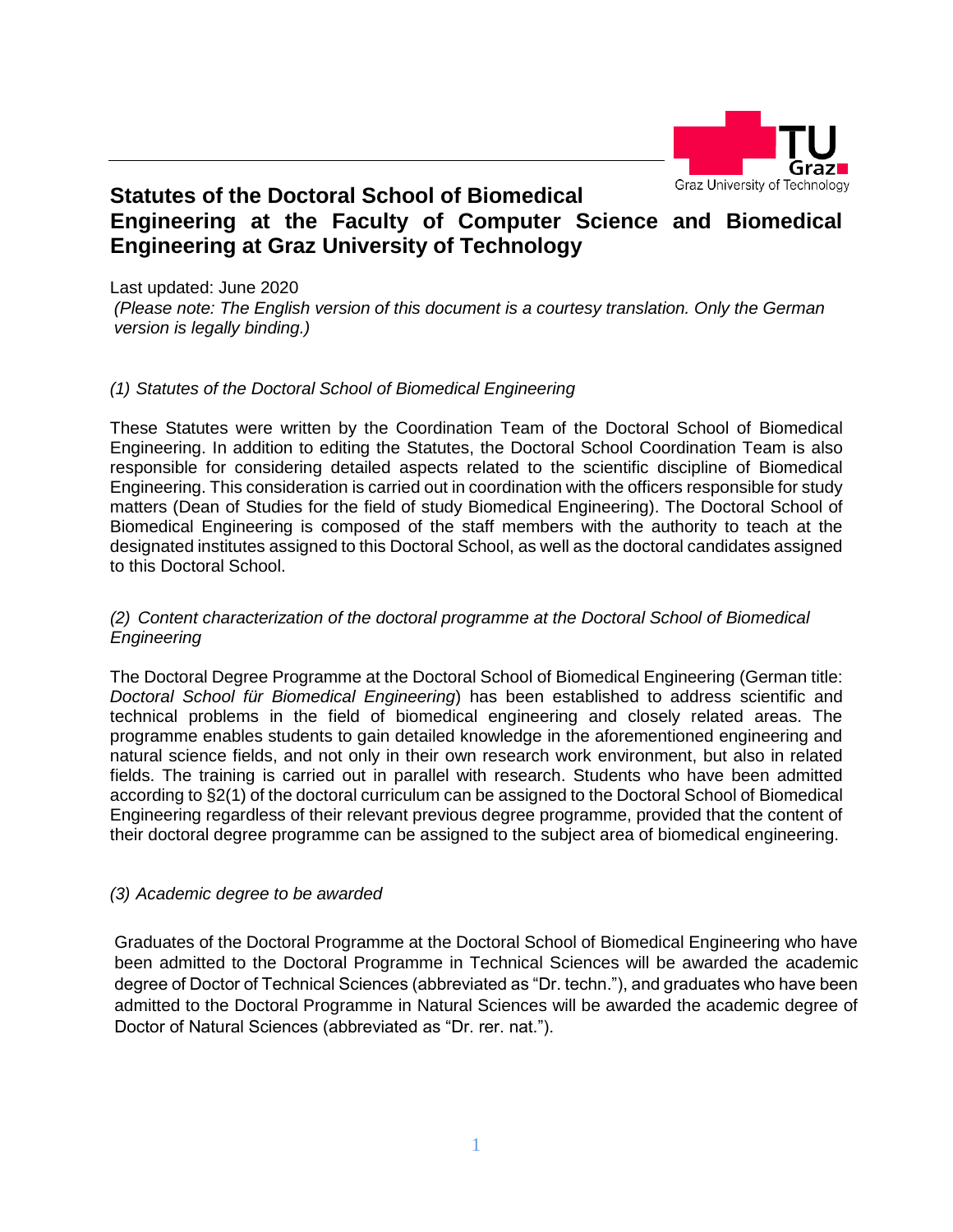# *(4) Training objectives and disciplinary qualification profile*

The training programme has been designed to enable graduates to conduct independent scientific research, to gain an in-depth knowledge base in the fields of engineering and the natural sciences related to their research area as well as in related fields, and to provide them with high-quality skills in presenting and defending the results obtained.

Graduates of the Doctoral School of Biomedical Engineering possess qualifications including detailed knowledge in the subject area related to their dissertation work, extensive experience in applying scientific methods commonly used in engineering and the natural sciences, the ability to present and defend detailed results, and an aptitude for teamwork.

The graduate of this Doctoral School is qualified to independently apply state-of-the-art scientific findings from the engineering and natural sciences fields and to understand their areas of application.

# *(5) Subject areas of the Doctoral School of Biomedical Engineering*

*a) Associated institutes of Graz University of Technology* The following institutes are associated with the Doctoral School of Biomedical Engineering: 7090 Institute of Neural Engineering 7170 Institute of Medical Engineering 7180 Institute of Health Care Engineering with European Testing Center of Medical Devices 7190 Institute of Biomechanics 7200 Institute of Biomedical Informatics

# *b) Cooperation partner*

Inter-university collaborations as well as collaborations with research laboratories and the industries are welcomed. If a stay at an external research institution is planned, students are recommended to participate in the subject-specific advanced training seminars or doctoral seminars at this research institution. This participation is generally recognized as an alternative to participating in doctoral candidate seminars offered at the Doctoral School to a certain extent. Furthermore, the participation in lectures and exercises that are related to the dissertation work and that are not offered at TU Graz is also recognized.

#### *(6) Composition and duties of the Coordination Team*

The Doctoral School for Biomedical Engineering is managed by a coordination team with equal representation of professors, mid-level professors and doctoral students from the Department of Biomedical Engineering. The Coordination Team elects a spokesperson and a deputy spokesperson at the constituent meeting, which is held at the beginning of the three-year Senate period.

The duties of the Coordination Team include nominating mentors, pre-selecting reviewers, and coordinating the announcements made in the Doctoral School in cooperation with the Dean of Studies of the Biomedical Engineering field of study.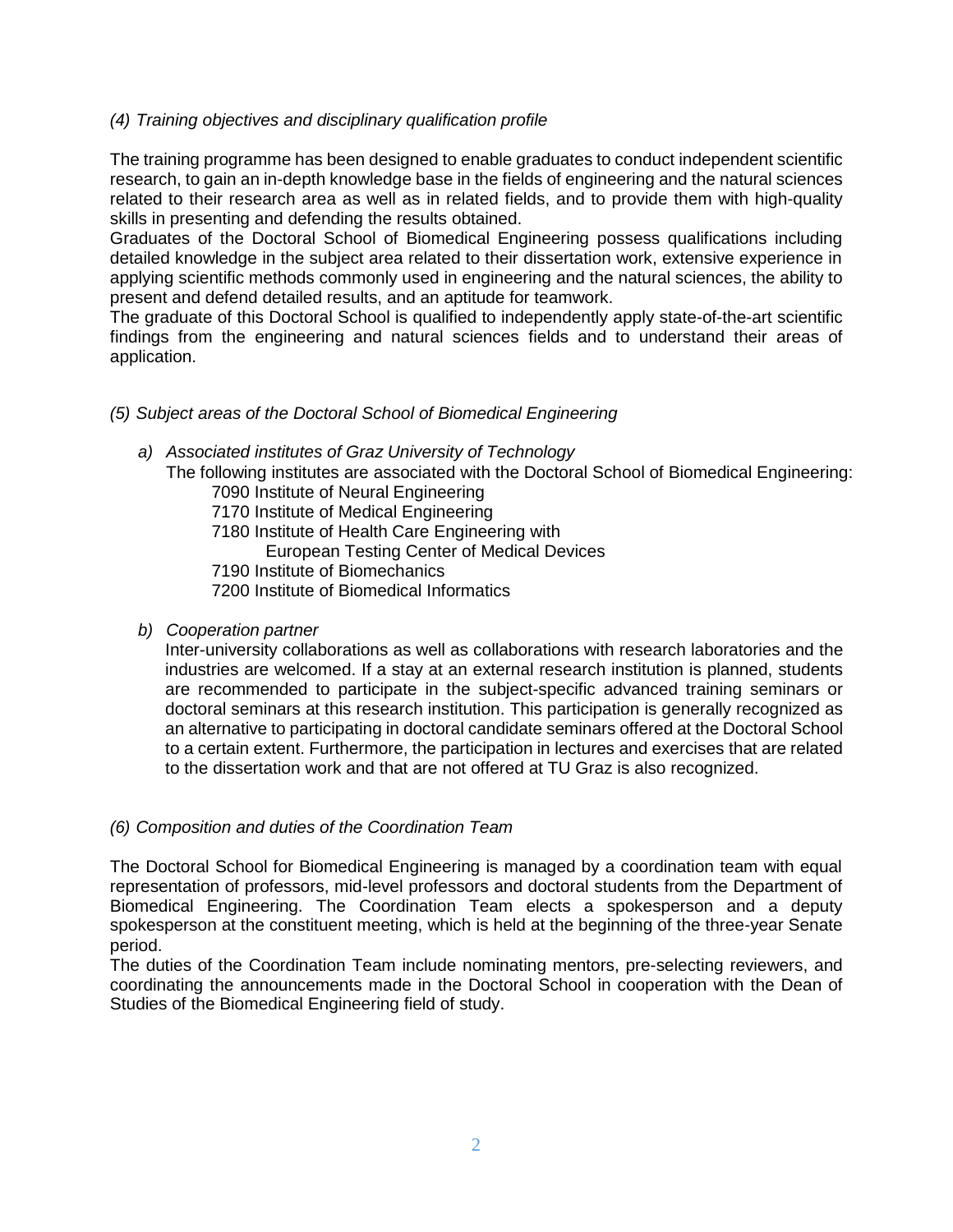The doctoral candidates in the Doctoral School elect a spokesperson and a deputy spokesperson every two years. The spokesperson of the doctoral candidates has the right to be heard by the Coordination Team if irreconcilable differences of opinion arise between supervisors and doctoral candidates during the period of the dissertation, and in particular also with regard to supervision, mentoring, or the appointment of reviewers. If the dispute is resolved according to *Curriculum* §4(8) and at the request of the officers responsible for study matters (cf. §1 Statute Part on *Legal Regulations for Academic Affairs*), the Coordination Team will issue a statement.

# *(7) Guidelines for the supervision and mentoring of doctoral candidates in the DoctoralSchool of Biomedical Engineering*

The supervision of the doctoral candidate is usually carried out by a university lecturer who is authorized at the institute to which the doctoral candidate has been assigned or currently belongs. Prior to beginning the dissertation work, the supervisor and the doctoral candidate agree to ensure that information is regularly exchanged in the form of progress reports on the part of the doctoral candidate.

The supervisor's task is to provide the doctoral candidates with support. This support can take several forms, including the provision of targeted and rapid feedback on the results presented, relevant contacts both within and outside the candidate's university and opportunities to present the interim results and findings.

The mentors should be selected from the Doctoral School environment and hold at least a doctoral or equivalent academic degree. The mentor does not need to be affiliated explicitly with the Doctoral School of Biomedical Engineering or TU Graz. The mentor should be nominated by the Coordination Team upon the recommendation of the doctoral candidate. In order to maintain confidentiality, both the mentor and the mentee must sign separate confidentiality agreements before the mentoring begins. Mentoring is offered specifically to provide the doctoral candidate with both informal and confidential support. The mentor should support the mentee throughout the duration of their doctoral studies to help them to advance in their studies and interact effectively with the supervisor.

# *(8) Guidelines for the assessment of the dissertation*

At the latest eight weeks before the doctoral candidate submits the dissertation, they should submit a list of proposed reviewers, in consultation with their supervisor, to the Coordination Team of the Doctoral School of Biomedical Engineering. In accordance with the doctoral degree programme guidelines, the reviewers of a dissertation at the Doctoral School in question cannot work at the same institute as the candidate. The goal is to involve colleagues who demonstrate expertise in the subject from other universities as reviewers. The pre-selection of the reviewers, as described in the *Curriculum* §5(2), is carried out by the members of the Coordination Team of the Doctoral School. The pre-selection of the reviewers should take place at least two months before the dissertation is submitted. All reviewers should be familiarised with the preliminary version of the dissertation from this point and on. This gives the doctoral candidate enough time to consider and act on any suggestions for improvement.

# *(9) Rules for publishing at the Doctoral School of Biomedical Engineering*

As a general rule, each doctoral candidate should be able to provide evidence that three publications on their research topic have been accepted or published in international peerreviewed journals before they complete the doctoral programme. However, at least one publication with first authorship and another with co-authorship needs to have been published or accepted for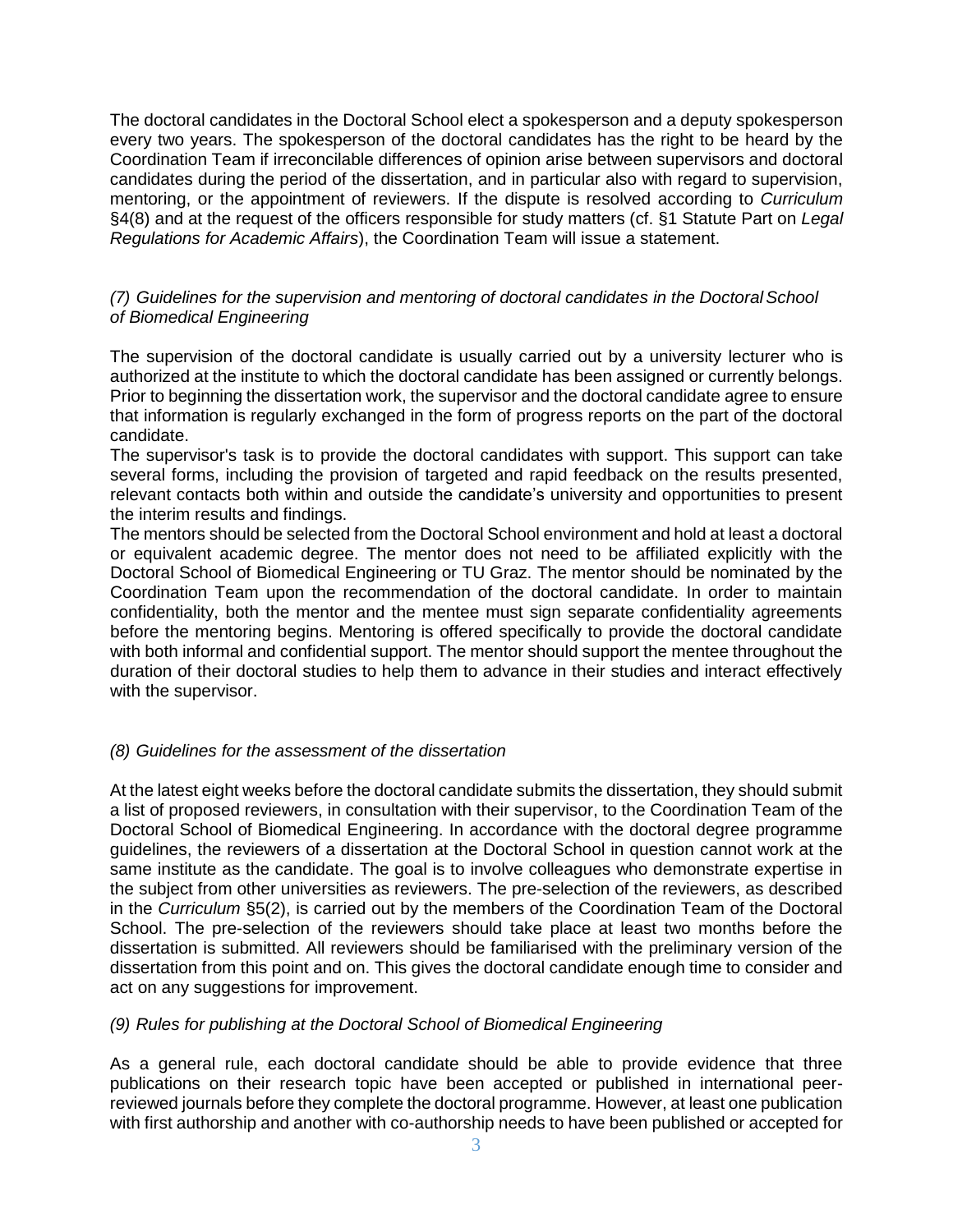publication in a high-quality, subject-relevant journal. One of the co-authored publications can be replaced by the authorship of a relevant patent. The patent is considered as eligible in this context if it was submitted either by the university or by a company.

The dissertation must be written in English and can also be submitted as a cumulative collection of several publications with accompanying introductory and summary text (in German: *Manteldissertation)*. To submit such a dissertation, the candidate needs to provide evidence of at least three accepted peer-reviewed publications as first author or of two as first author and two as co-author in recognized, subject-relevant journals, whereby a substantial contribution from the candidate's dissertation needs to be demonstrated in the latter case. Again, one of the co-authored publications may be replaced by a patent. Guidelines for the evaluation of a co-authored paper can be found in the two publications [1] and [2]. If such a cumulative dissertation form is chosen, the candidate must clearly describe their scientific contributions to the publications in the introductory chapter.

# *(10) Scope of the curricular part of the doctoral programme*

The curricular part of the doctoral programme at the Doctoral School of Biomedical Engineering comprises 14 semester hours.

The courses should include:

8 SWS of basic subjects in the discipline according to §6(2); 4 SWS of subjects in the area of "Scientific Methods and Communication" according to §6(3); and 2 SWS of research seminars (in German: *Privatissimum*) according to §6(4). The paragraphs named refer to the doctoral curriculum.

# *(11) Basic subjects in the discipline*

Basic subjects in the discipline should be selected by the doctoral candidate from among the courses offered at TU Graz or other (domestic or international) universities in close consultation with their supervisor. The course plan is selected by the doctoral candidate in consultation with their supervisor and is approved by the Dean of Studies of the most relevant field of study.

These subjects should be as relevant as possible with respect to the dissertation work in order to provide the doctoral candidates with the optimal professional qualifications. Courses should preferentially be selected from §5a (elective subject catalogues) of the master's degree programme curricula for Biomedical Engineering, Mechanical Engineering, Telematics, etc. Courses that were completed at the end of a degree programme and that entitled the student to admission to this doctoral programme (e.g. master's degree programme) cannot be used as basic subjects in the discipline. In order to pursue a broad, higher-level basic education, the courses should not under any circumstances be taken only at the supervisor's institute. Examinations that have been taken at recognized domestic and foreign post-secondary educational institutions, colleges, universities, or non-university research institutions (e.g. summer schools or special courses) can be recognized by the officers responsible for study matters, if they are deemed equivalent.

# *(12) Subjects in the curricular area of "Scientific Methods and Communication"*

Courses offered in curricular area of "Scientific Methods and Communication" provide the student with theoretical knowledge and – through practical application – the ability to obtain research results using scientific methods and to present and defend these results. The allotted 4 SWS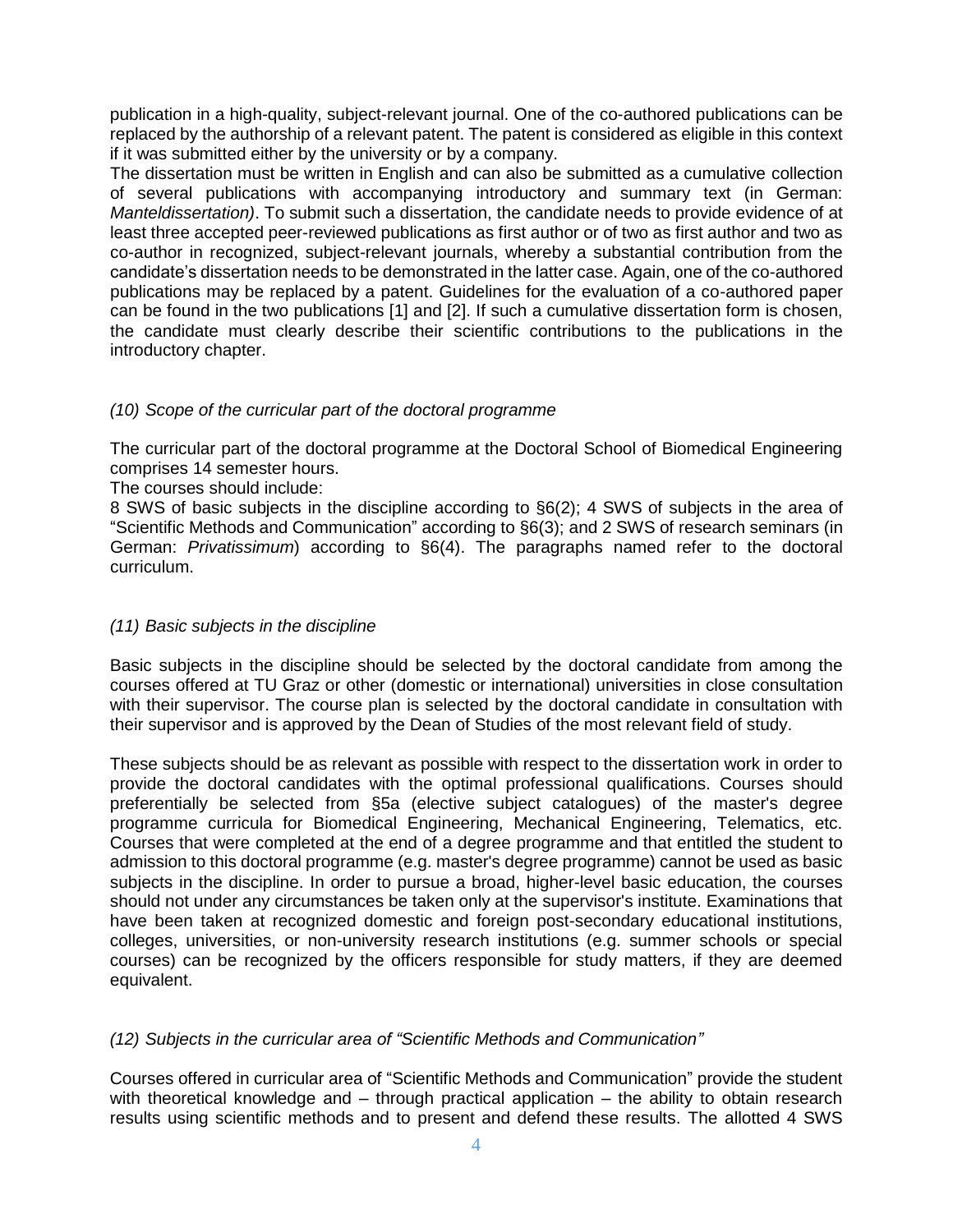include the subjects "Scientific Colloquium for Doctoral Candidates" (2 SWS) and the "Doctoral Candidate Seminar" (2 SWS), which does not need to be taken in a specific semester. Both courses are held inter-institutionally together as a block. This course attendance is compulsory throughout the dissertation period. In the Doctoral School, each doctoral candidate has to present a paper on their dissertation at least once per semester until they graduate. Their attendance is confirmed by one the course instructors on an attendance sheet that is kept by the doctoral candidate. The certificate of attendance is issued by the supervising lecturer upon presentation of this confirmed attendance sheet.

The doctoral candidate seminar enables the progress and results of the doctoral projects that have been developed within the framework of the Doctoral School of Biomedical Engineering to be presented. Doctoral candidates present results base on the progress of their research work. All doctoral candidates in the first semester of their doctoral studies are required to present their work in the doctoral candidate seminar.

#### *(13) Research seminar (Privatissimum)*

The research seminar (in German: *Privatissimum*) ensures the personal supervision of a doctoral candidate and involves, for example, reading and reviewing submitted concepts, interim results, formulations, etc., as well as receiving specific feedback from the supervisor.

# *(14) Rules for composing the examination committee for oral examinations*

The examination committee composed for the oral examination (*viva voce* or, in German: *Rigorosum*) must consist of at least three members. It usually consists of the Dean of Studies of the most relevant field of study as well as two persons assessing the dissertation. At least one member of the examination committee must come from outside TU Graz.

# *(15) Rules for conducting the oral examination*

The original, signed expert assessments must be provided before the defence of the dissertation begins. If these assessments are not available, the dissertation defence cannot take place. The Dean's Office informs the external reviewers of this requirement. The assessments must contain the name of the candidate, the title of the dissertation, the assessment made and the justification for this assessment. The justification should address the new findings of the dissertation work with reference to the literature.

The date of the oral exam and the composition of the examination committee must be announced to all members of the Doctoral School by e-mail at least two weeks in advance of the defence. The oral exam dates should be communicated to all doctoral candidates assigned to the Doctoral School of Biomedical Engineering and to all institutes assigned to the Doctoral School. The oral exam is open to the public. As a general rule, it consists of a presentation made by the doctoral candidate (lasting approx. 30 min) on the research work carried out or the content of the dissertation, such as the scientific question addressed, the research methodology chosen, the main content and the most important results, as well as an oral examination.

The examination part has the character of a defence of the dissertation and involves specific questions about the dissertation work, whereby questions about the dissertation work and its presentation as well as questions that are closely related to this work are asked by the members of the examination committee.

Not only the members of the examination committee, but also all persons present at the discretion of the chairperson, are entitled to submit questions about the presentation part of the oral